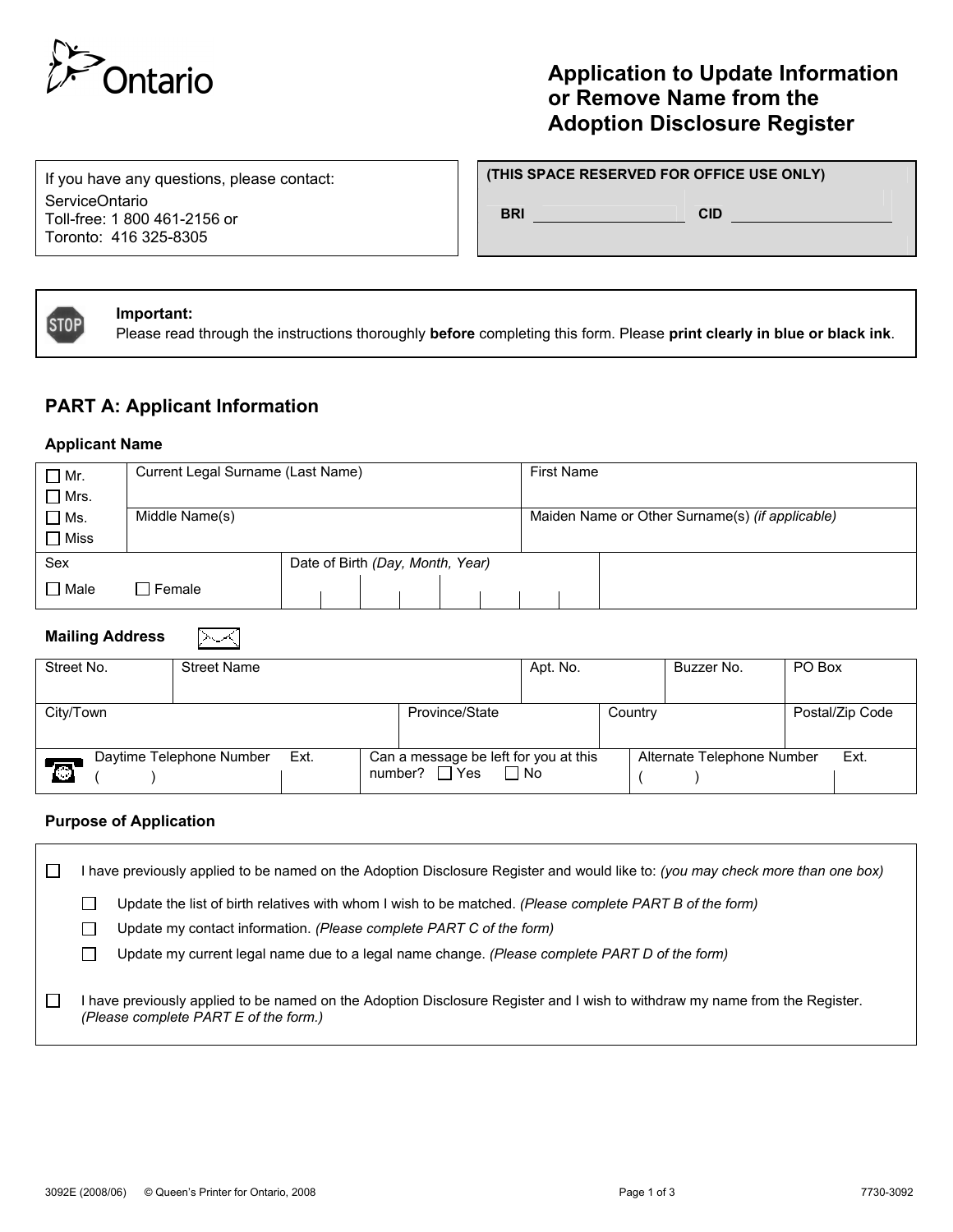## **PART B: Changes to Birth Relative List**

**Please indicate the changes you wish to make to the list of birth relative(s) with whom you wish to be matched**. (*Please check all the boxes that apply to you)* This section applies to adopted persons only. i. Birth Sibling  $\Box$  Add  $\Box$  Remove ii. Birth Mother **Add** Remove iii. Birth Father **Add** Remove iv. Maternal grandmother  $\Box$  Add  $\Box$  Remove v. Maternal grandfather  $\Box$  Add  $\Box$  Remove vi. Paternal grandmother  $\Box$  Add  $\Box$  Remove vii. Paternal grandfather  $\Box$  Add  $\Box$  Remove

# **PART C: Contact Information Update**



#### **Important:**

The information you provide in this section will **replace** your contact information previously entered on the Adoption Disclosure Register. When updating your contact information, please ensure that you check **all** methods of contact that you wish to be entered on the Register and fill out the applicable sections. In the event that a Register match is confirmed**,** the adopted person, birth relative, birth parent, birth sibling or birth grandparent will receive **only** the contact information you provide in the section below.

**Please indicate how you wish to be contacted by the adopted person, birth relative, birth parent, birth sibling or birth grandparent in the event that a Register match is confirmed by checking the boxes below and filling out those sections that apply to you.** *(You may check more than one box)*

| <b>Mail</b>             |                    |                |               |         |            |                 |
|-------------------------|--------------------|----------------|---------------|---------|------------|-----------------|
| Street No.              | <b>Street Name</b> |                | Apt. No.      |         | Buzzer No. | PO Box          |
| City/Town               |                    | Province/State |               | Country |            | Postal/Zip Code |
| <b>Telephone</b>        | <b>10</b>          |                | $\Box$<br>Fax |         |            |                 |
| <b>Telephone Number</b> | Ext.               |                | Fax Number    |         |            |                 |
| E-mail                  |                    |                |               |         |            |                 |
| E-mail Address          |                    |                |               |         |            |                 |

# **PART D: Notice of Legal Name Change**

| $\Box$ Mr.                         | Current Legal Surname (Last Name) |                   | First Name                                   |  |                |  |  |  |  |  |
|------------------------------------|-----------------------------------|-------------------|----------------------------------------------|--|----------------|--|--|--|--|--|
| $\Box$ Mrs.                        |                                   |                   |                                              |  |                |  |  |  |  |  |
| □ Ms.                              | Middle Name(s)                    |                   | Date of Legal Name Change (Day, Month, Year) |  |                |  |  |  |  |  |
| <b>Miss</b>                        |                                   |                   |                                              |  |                |  |  |  |  |  |
| Previous Legal Surname (Last Name) |                                   | <b>First Name</b> |                                              |  | Middle Name(s) |  |  |  |  |  |
|                                    |                                   |                   |                                              |  |                |  |  |  |  |  |